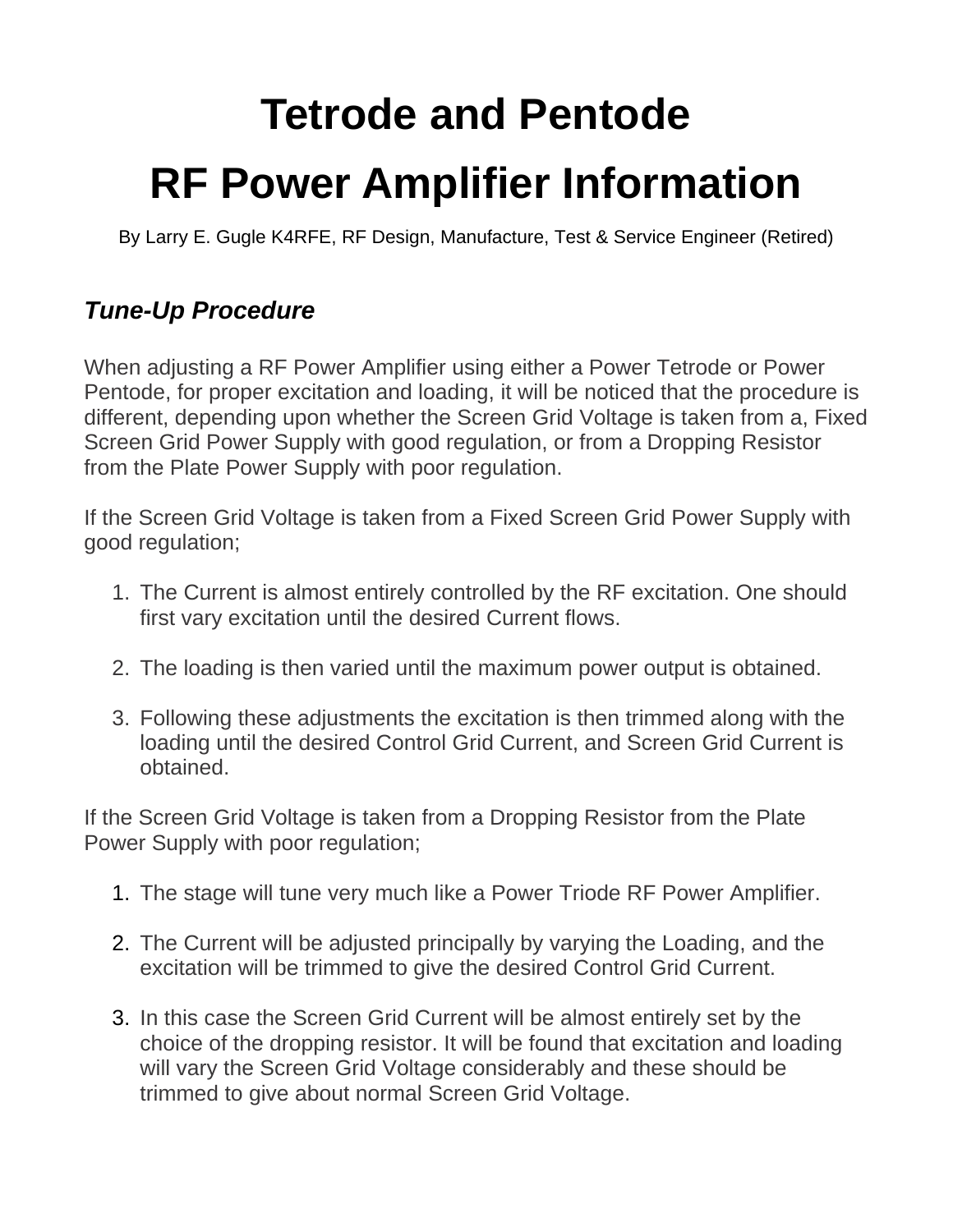Contrary to popular opinion, a RF Power Amplifier using either a Power Tetrode or Pentode should never be loaded for maximum power output, like a RF Power Amplifier using a Power Triode.

- 1. Loading should be set to obtain a pre-determined value of Screen Grid Current under a Single-Tone or Continous Wave (CW) driving condition. Ideally, loading should be set for minimum distortion - a rather difficult feat to practice.
- 2. It is recommended that an attempt to duplicate as nearly as possible a given set of Data-Sheet conditions as presented by the Tube Manufacturer.
- 3. These typical operating conditions are usually given for Peak Envelope Power (PEP) operation using either a Single-Tone or Continous Wave (CW) and represent the maximum input power on CW or the Peak Envelope Power (PEP) Input (not meter peaks) on single sideband.
- 4. After adjusting the Exciter Drive, Tuning, and Loading to duplicate a given set of conditions, Single-Tone or Continous Wave is removed and the Single Side Band (SSB) audio gain is adjusted so that Control Grid Current is never drawn and the condition adjusted for above is never exceeded on peaks. The peak-to-average ratio of DC Plate Current (as read on a fluctuating meter) varies, with the individual voice, from about 2:1 to over 3:1. Thus it is normal on voice peaks for the plate-current meter to read no more than half the value of current obtained in the maximum static single tone condition.

## *A straight forward Tune-Up Procedure consists of the following steps:*

- 1. Ensure that the Tetrode RF Power Amplifier is neutralized and free of parasitics.
- 2. With the recommended Heater, Plate, and Screen Grade Voltages applied;
	- a. Adjust the DC Control Grid Bias Voltage to obtain the recommended zero-signal value of Plate Current.
	- b. This value affects Linearity and Plate Dissipation.
- 3. Connect a suitable Dummy Load and set the loading control for rather heavy loading.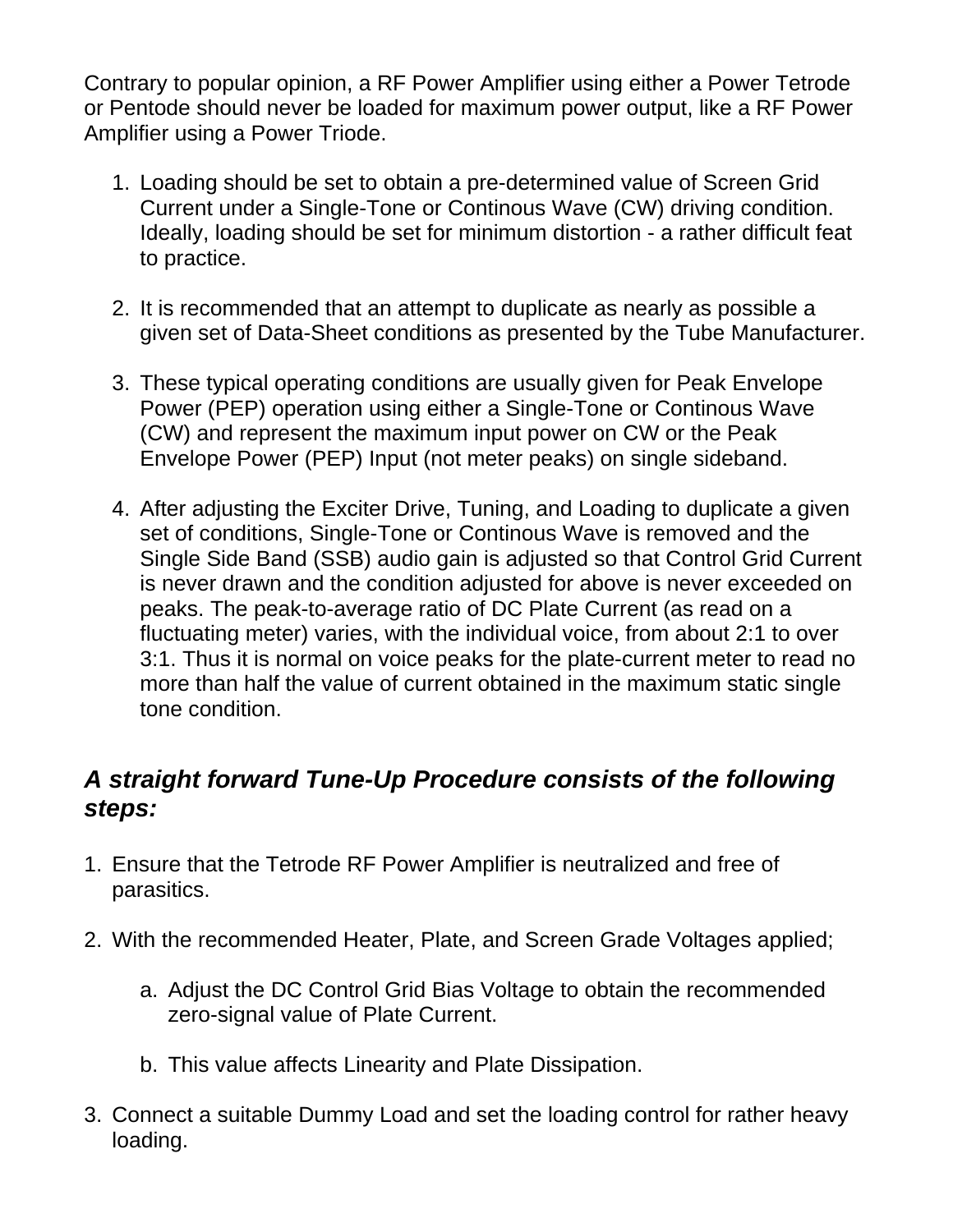- 4. With a single-tone or Continous Wave (CW) source, gradually increase the drive from zero to a value that produces a significant though small change in screen current.
- 5. Resonate the Plate Tank circuit by tuning for a peak (in the positive direction) in Screen Grid Current.
- 6. Resonate the Control Grid Tank Circuit (if any) by watching for a peak in Plate Current.
- 7. Now increase the drive until either the desired value of Screen Grid or Plate Current is reached (whichever is reached first).
- 8. Without drawing Control Grid Current, adjust the Loading, Plate Tank Tuning, and exciter drive level to duplicate as nearly as possible a given set of datasheet peak-Envelope conditions. Remember that;
	- a. Plate Current Increases with drive.
	- b. Screen Grid Current Peaks at Resonance
	- c. Screen Grid Current decreases with heavier loading.
- 9. After matching a set of data-sheet conditions, the amplifier is ready to connect to an antenna.
	- a. With a suitable antenna connected, it should be easy to repeat the operation obtained in Step 8 above by merely adjusting plate-tank tuning and loading with the same drive level as before.
	- b. Set up for voice single-sideband drive and adjust the audio gain for the highest level possible without drawing grid current on voice peaks or flattopping (check this with an Oscilloscope).

## *Tetrode and Pentode Input Resistance*

*The design of a typical Control Grid-Tuned input circuit is quite similar to the design of the Resonant output circuit.* For class C operation, or any class where Control Grid current is flowing, the input circuit must have sufficient "Q" to maintain a sinusoidal grid wave shape. *The tube's "Input Resistance" loads the input circuit. It is considered good engineering practice to have a*